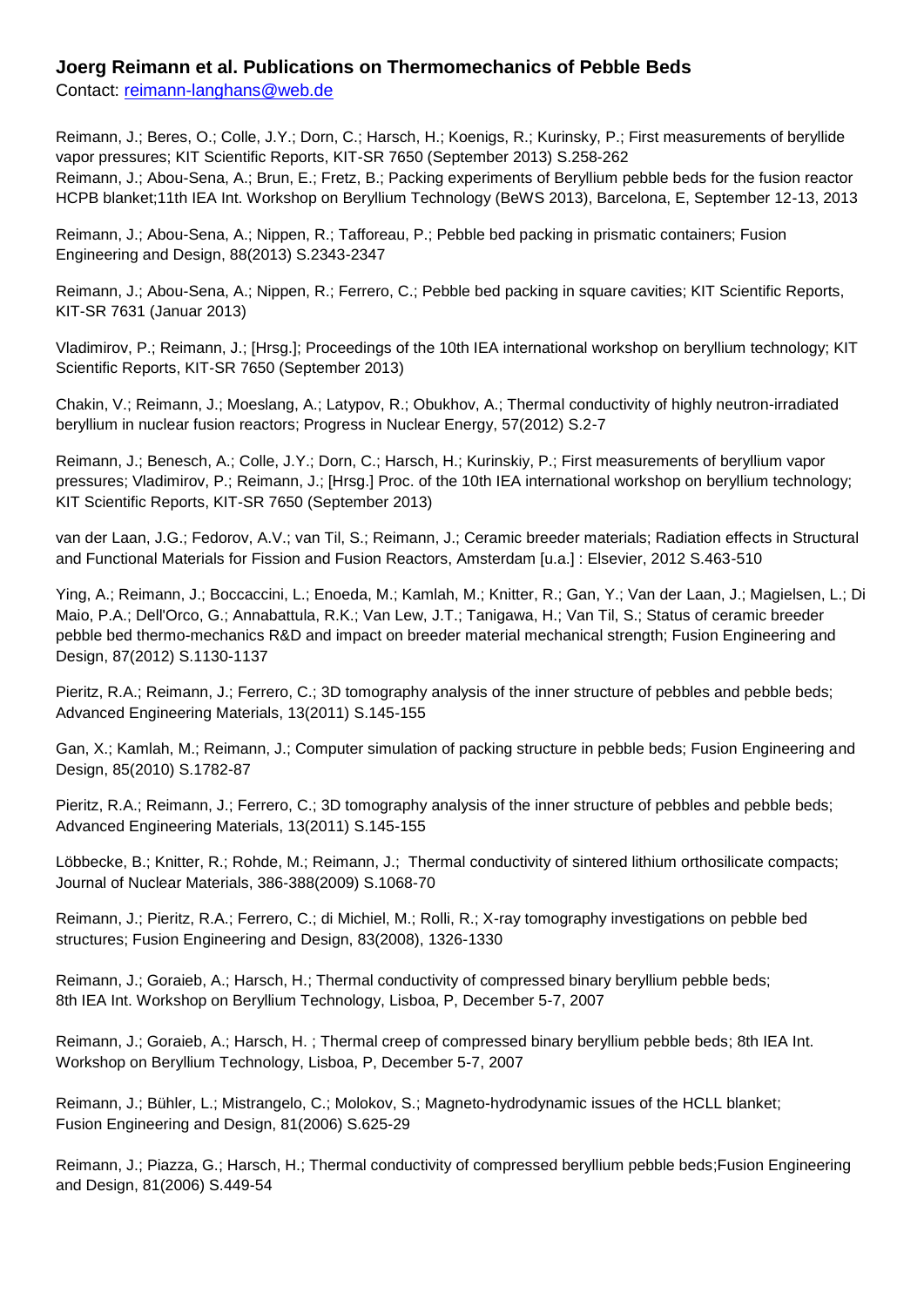Reimann, J.; Pieritz, R.A.; Rolli, R.; Topology of compressed pebble beds; Fusion Engineering and Design, 81(2006) S.653-58

Reimann, J.; Pieritz, R.A.; di Michiel, M.; Ferrero, C.; Inner structures of compressed pebble beds determined by X-ray tomography; Fusion Engineering and Design, 75-79(2005) S.1049-53

Reimann, J.; Piazza, G.; Xu, Z.; Goraieb, A.; Harsch, H.; Measurements of the thermal conductivity of compressed beryllium pebble beds; FZKA-7096 (Mai 2005)

Reimann, J.; Harsch, H.; Thermal creep of beryllium pebble beds; Fusion Engineering and Design, 75-79(2005) S.1043-46

Reimann, J.; Pieritz, R.A.; Di Michiel, M.; Ferrero, C.;Topology of compressed pebble beds determined by X-ray tomography; FZKA-7120 (Juni 2005)

Hegeman, H.; van der Laan, J.; Magielsen, A.J.; Moeslang, A.; Rabaglino, E.;Piazza, G.; Reimann, J.; Ooijevaar, M.A.G.; Stijkel, M.P.; Kamer, S.;The HFR Petten high dose irradiation programme of beryllium for blanket application HIDOBE; 6th IEA Internat.Workshop on Beryllium Technology for Fusion, Miyazaki, J,December 3-6, 2003

Hegeman, J.B.J.; van der Laan, J.G.; Knitter, R.; Reimann, J.; Lulewicz, J.D.; Hayashi, K.; Ying, A.; A high fluence irradiation of ceramic breeder materials in HFR Petten, materials characterisation and test matrix; 23rd Symp.on Fusion Technology (SOFT), Venezia, I, September 20-24, 2004

Knitter, R.; Piazza, G.; Reimann, J.; Risthaus, P.; Boccaccini, L.V.; Fabrication and characterization of lithium orthosilicate pebbles using LiOH as a new raw material; Enoeda, M. [Hrsg.] Proc.of the 11th Int.Workshop on Ceramic Breeder Blanket Interactions(CBBI-11), Tokyo, J, December 15-17, 2003 JAERI-Conf 2004-012 (July 2004) S.108-19

Magielsen, A.J.; van der Laan, J.G.; Boccaccini, L.V.; Conrad, R.; Fokkens, J.H.; Jong, M.; Pijlgroms, B.J.; Reimann, J.; Stiijkel, M.P.; In-pile performance of HCPB pebble-bed assemblies;Enoeda, M. [Hrsg.] Proc.of the 11th Int. Workshop on Ceramic Breeder Blanket Interactions (CBBI-11), Tokyo, J, December 15-17, 2003 JAERI-Conf 2004- 012 (July 2004) S.52-60

Möslang, A.; Rabaglino, E.; Boccaccini, L.V.; Cardella, A.; Alves, E.; Druyts, F.; Fischer, U.; Hegeman, J.B.J.W.; Leichtle, D.; Piazza, G.; Reimann, J.; Sannen, L.; Scibetta, M.; van der Laan, J.; Status of the European R&D on beryllium as multiplier material for breeder blankets; 6th IEA Int. Workshop on Beryllium Technology for Fusion, Miyazaki, J, December 2-5, 2003

Reimann, J.; Harsch, H.; Characterisation of orthosilicate ex hydroxide pebble beds and mechanical cycling of different types of ceramic breeder materials; Knitter, R. [Hrsg.] FZKA-7078 (Dezember 2004) S.85-95

Reimann, J.; Pieritz, R.A.; Di Michiel, M.; Ferrero, C.; Inner structures of compressed pebble beds determined by Xray tomography; 7th Int. Conf. on Nanostructured Materials, Wiesbaden, June 20-24, 2004, 23rd Symp.on Fusion Technology (SOFT), Venezia, I, September 20-24, 2004

Hegeman, J.B.J.; van Essen, E.D.L.; Jong, M.; van der Laan, J.G.; Reimann, J.; Thermomechanical behaviour of ceramic breeder pebble stacks for HICU; Fusion Engineering and Design, 69(2003) S.425-29

Hermsmeyer, S.; Reimann, J.; Particle flow of ceramic breeder pebble beds in biaxial compression experiments; Fusion Engineering and Design, 61-62(2002) S.367-73

Piazza, G.; Reimann, J.; Hofmann, G.; Malang, S.; Goraieb, A.A.; Harsch, H.; Heat transfer in compressed beryllium pebble beds; Fusion Engineering and Design, 69(2003) S.227-31

Rabaglino, E.; Ferrero, C.; Reimann, J.; Ronchi, C.; Schulenberg, T.; Study of the microstructure of irradiated beryllium for the validation of the ANFIBE code; Fusion Engineering and Design, 61-62(2002) S.769-73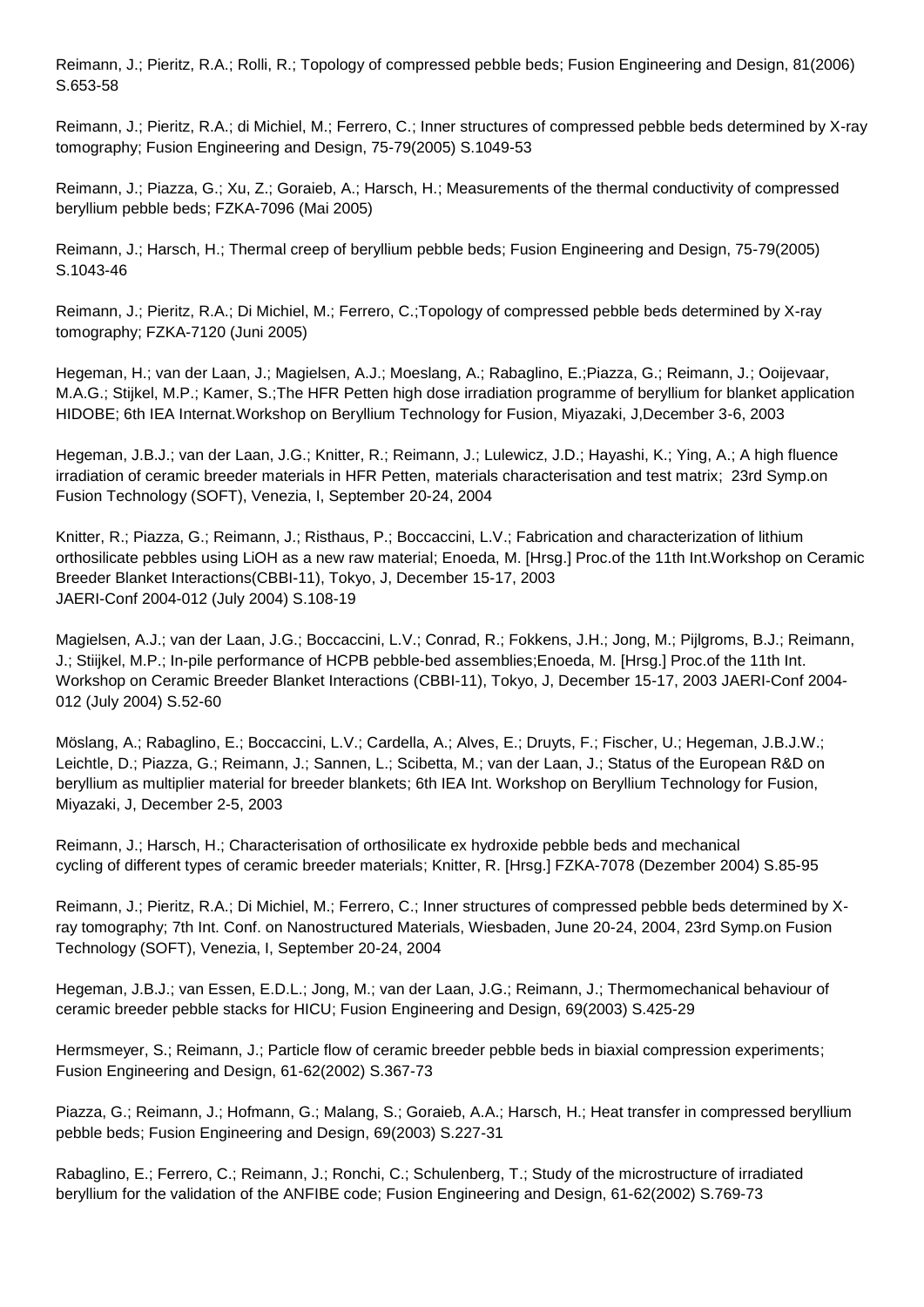Reimann, J.; Ericher, D.; Wörner, G. .; Influence of pebble bed dimensions and filling factor on mechanical pebble bed properties; Fusion Engineering and Design, 69(2003) S.241-44

Reimann, J.; Hermsmeyer, S.; Thermal conductivity of compressed ceramic breeder pebble beds; Fusion Engineering and Design, 61-62(2002) S.345-51

Reimann, J.; Boccaccini, L.; Enoeda, M.; Ying, A.Y.; Thermomechanics of solid breeder and Be pebble bed materials; Fusion Engineering and Design, 61-62(2002) S.319-31

van der Laan, J.G.; Boccaccini, L.V.; Conrad, R.; Fokkens, J.H.; Jong, M.; Magielsen, A.J.; Pijlgroms, B.J.; Reimann, J.; Stijkel, M.P.; Malang, S.; Test-element assembly and loading parameters for the in-pile test of HCPB ceramic pebble beds; Fusion Engineering and Design, 61-62(2002) S.383-90

Bühler, L.; Reimann, J.; Thermal creep of granular breeder materials in fusion blankets; Journal of Nuclear Materials, 307-311(2002) S.807-10

Hermsmeyer, S.; Reimann, J.; Particle flow of ceramic breeder pebble beds in biaxial compression experiments;Proc.of the 10th Int. Workshop on Ceramic Breeder Blanket Interactions (CBBI-10), Karlsruhe, October 22-24, 2001 FZKA-6720 (Juni 2002) S.195-201

Piazza, G.; Reimann, J.; Günther, E.; Knitter, R.; Roux, N.; Lulewicz, J.D.; Behaviour of ceramic breeder materials in long time annealing experiments; Fusion Engineering and Design, 58-59(2001) S.653-59

Piazza, G.; Reimann, J.; Günther, E.; Knitter, R.; Roux, N.; Lulewicz, J.D.; Characterisation of ceramic breeder materials for the helium cooled pebble bed blanket; Journal of Nuclear Materials, 307-311(2002) S.811-16

Reimann, J.; Ericher, D.; Wörner, G.; Influence of pebble bed dimensions and filling factor on mechanical pebble bed properties; Proc.of the 10th Int. Workshop on Ceramic Breeder Blanket Interactions(CBBI-10), Karlsruhe, October 22- 24, 2001 FZKA-6720 (Juni 2002) S.161-74

Reimann, J.; Hermsmeyer, S.; Piazza, G.; Wörner, G.; Thermal conductivity measurements of deformed beryllium pebble beds by hot wire method; Yamawaki, M. [Hrsg.] CBBI-9 : Proc.of the 9th Int. Workshop on Ceramic Breeder Blanket Interactions, Toki, J, September 27-29, 2000 Tokyo : Univ.of Tokyo, 2002 S.199-214

Reimann, J.; Hermsmeyer, S.; Wörner, G.; Thermal conductivity of compressed orthosilicate and metatitanate pebble beds; Proc. of the 10th Int. Workshop on Ceramic Breeder Blanket Interactions (CBBI-10), Karlsruhe, October 22-24, 2001, FZKA-6720 (Juni 2002) S.185-93

Reimann, J.; Wörner, G.; Thermal creep of ceramic breeder pebble beds; Yamawaki, M. [Hrsg.] CBBI-9 : Proc. of the 9th Int. Workshop on Ceramic Breeder Blanket Interactions, Toki, J, September 27-29, 2000 Tokyo : Univ.of Tokyo, 2002 S.95-108

Reimann, J.; Wörner, G.; Thermal creep of Li4SiO4 pebble beds; Fusion Engineering and Design, 58-59(2001) S.647- 51

Reimann, J.; Lulewicz, J.D.; Roux, N.; Wörner, G.;Thermal creep of metatitanate pebble beds; Proc.of the 10th Int. Workshop on Ceramic Breeder Blanket Interactions (CBBI-10), Karlsruhe, October 22-24, 2001 FZKA-6720 (Juni 2002) S.175-84

van der Laan, J.G.; Conrad, R.; Fokkens, J.H.; Hofmans, H.E.; Jong, M.; Magielsen, A.J.; Malang, S.; Pijlgroms, B.J.; Reimann, J.; Roux, N.; Stijkel, M.P.; Status of the in-pile test of HCPB pebble-bed assemblies in the HFR Petten; Proc.of the 10th Int. Workshop on Ceramic Breeder Blanket Interactions (CBBI-10), Karlsruhe, October 22-24, 2001 FZKA-6720 (Juni 2002) S.107-13

van der Laan, J.G.; Baard, J.; Bakker, K.; Conrad, R.; Fokkens, J.H.; Jong, M.; Malang, S.; Pijlgroms, B.J.; Reimann, J.; Schleisiek, K.; Stijkel, M.P.; Wolf,F.; The in-pile testing of HCPB pebble-bed assemblies in the HFR Petten;Yamawaki, M. [Hrsg.] CBBI-9 : Proc.of the 9th Int. Workshop on Ceramic Breeder Blanket